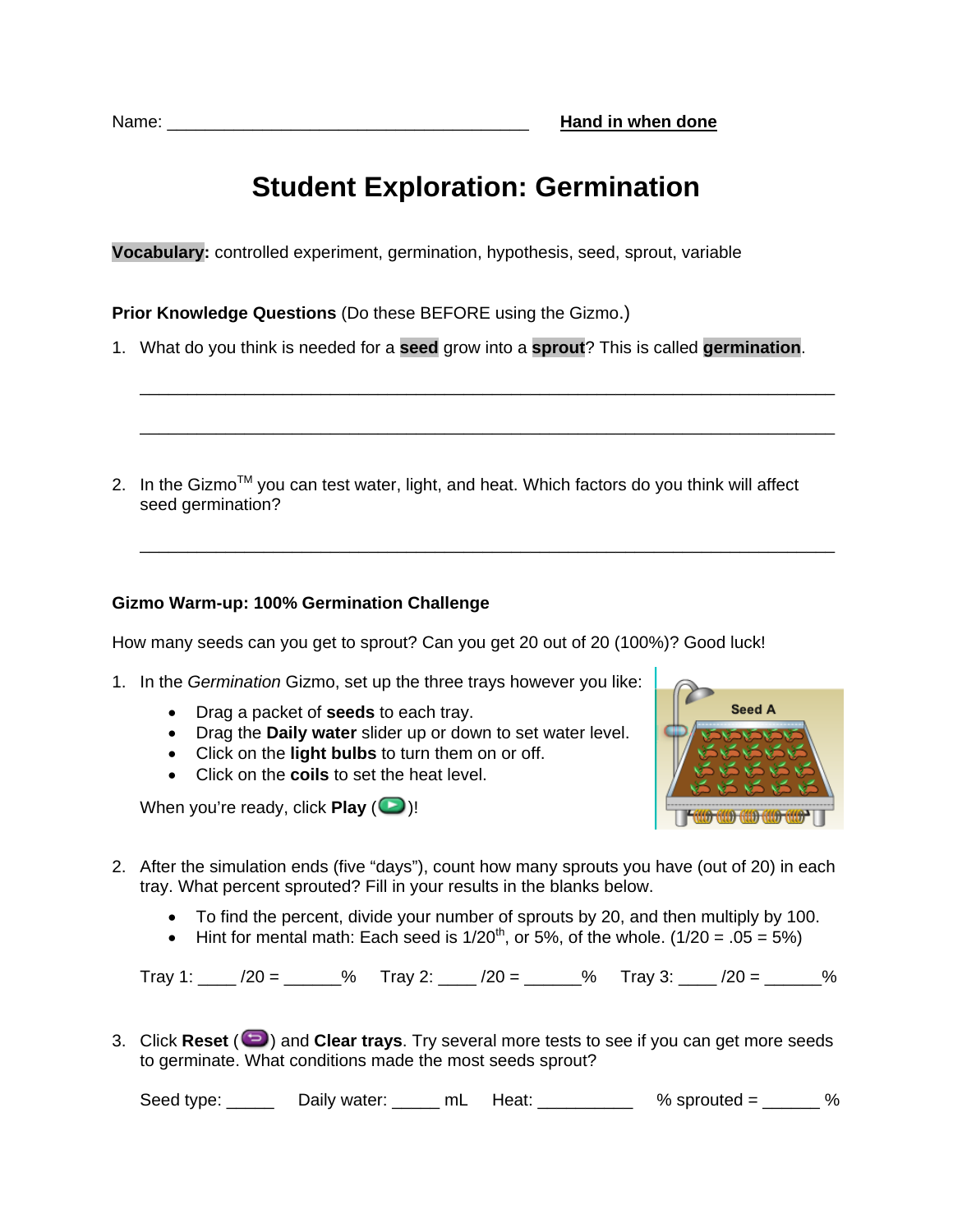| <b>Activity A:</b>              | <b>Get the Gizmo ready:</b>                           |  |
|---------------------------------|-------------------------------------------------------|--|
| <b>Water and</b><br>germination | <b>Click Reset.</b><br>Click Clear pots.<br>$\bullet$ |  |

#### **Question: Do seeds need water to germinate?**

1. Form a hypothesis: Do seeds need water to germinate? Circle what you think below. This is your **hypothesis**.

No, plants need no water. Yes, plants need some water. Yes, plants need lots of water.

- 2. Set up Gizmo: Now you will set up a fair test. A test is fair when all conditions are kept the same except the one(s) you are testing. In science this is called a **controlled experiment**. The condition that changes (or varies) is the **variable** being tested. Set up the trays like this:
	- Tray 1: seed A, 0 mL water per day, all 3 lights on, heat low
	- Tray 2: seed A, 50 mL water per day, all 3 lights on, heat low
	- Tray 3: seed A, 100 mL water per day, all 3 lights on, heat low
- 3. Experiment: Time to test your hypothesis. Click **Play** to start. When the Gizmo stops, count the number of sprouts in each tray. Record your data below.

| Tray        | <b>Seed</b> | <b>Amount of</b><br>water | <b>Amount of</b><br>light | <b>Amount of</b><br>heat | <b>Number of sprouts</b> |
|-------------|-------------|---------------------------|---------------------------|--------------------------|--------------------------|
| $\mathbf 1$ | A           | 0 mL per day              | 3 lights on               | low                      | %<br>$/20 =$             |
| 2           | A           | 50 mL per day             | 3 lights on               | low                      | %<br>$/20 =$             |
| 3           | A           | 100 mL per day            | 3 lights on               | low                      | $/20 =$<br>$\%$          |

4. Revise and repeat: What is the ideal amount of water for germination of Seed A? What is ideal for Seeds B and C? Write your findings below.

| Seed A: | mL per day Seed B: |  | mL per day Seed C: |  | mL per day |
|---------|--------------------|--|--------------------|--|------------|
|---------|--------------------|--|--------------------|--|------------|

\_\_\_\_\_\_\_\_\_\_\_\_\_\_\_\_\_\_\_\_\_\_\_\_\_\_\_\_\_\_\_\_\_\_\_\_\_\_\_\_\_\_\_\_\_\_\_\_\_\_\_\_\_\_\_\_\_\_\_\_\_\_\_\_\_\_\_\_\_\_\_\_\_

\_\_\_\_\_\_\_\_\_\_\_\_\_\_\_\_\_\_\_\_\_\_\_\_\_\_\_\_\_\_\_\_\_\_\_\_\_\_\_\_\_\_\_\_\_\_\_\_\_\_\_\_\_\_\_\_\_\_\_\_\_\_\_\_\_\_\_\_\_\_\_\_\_

5. Draw conclusions: In general, do seeds need water to germinate? Explain.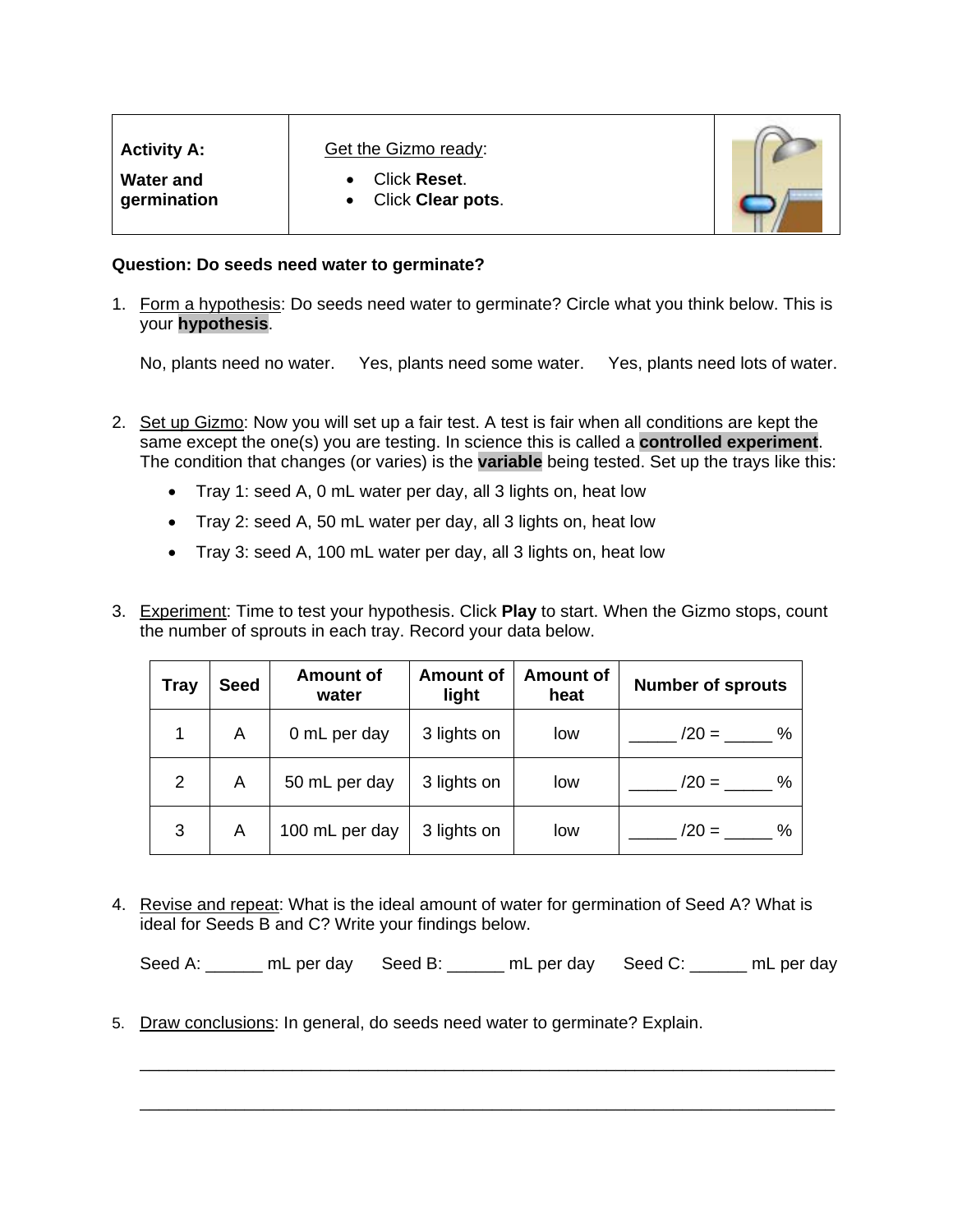| Get the Gizmo ready:<br><b>Activity B:</b><br>Click Reset.<br>Lighten up!<br>Click Clear pots. |  |
|------------------------------------------------------------------------------------------------|--|
|------------------------------------------------------------------------------------------------|--|

#### **Question: Do seeds need light to germinate?**

1. Form a hypothesis: Do seeds need light to germinate? Circle your hypothesis.

All seeds need light. Some seeds need light. No seeds need light.

2. Set up Gizmo: In the Gizmo, design a controlled experiment using Seed A. Remember that a controlled experiment keeps everything the same except what is being tested. Fill in the settings you will use in the table below. (Leave the number of sprouts blank for now.)

| <b>Tray</b> | <b>Seed</b> | <b>Amount of</b><br>water | <b>Amount of</b><br>light | <b>Amount of</b><br>heat | <b>Number of sprouts</b> |
|-------------|-------------|---------------------------|---------------------------|--------------------------|--------------------------|
|             | A           |                           |                           |                          | %<br>$/20 =$             |
| 2           | A           |                           |                           |                          | %<br>$/20 =$             |
| 3           | A           |                           |                           |                          | %<br>$/20 =$             |

- 3. Experiment: Click **Play** to run your experiment. Record your results in the table above.
- 4. Analyze: Does seed A need light to germinate? How do you know this?
- 5. Revise and repeat: Run a similar experiment with seeds B and C. Do seeds B and C need light to germinate? Describe your findings.

\_\_\_\_\_\_\_\_\_\_\_\_\_\_\_\_\_\_\_\_\_\_\_\_\_\_\_\_\_\_\_\_\_\_\_\_\_\_\_\_\_\_\_\_\_\_\_\_\_\_\_\_\_\_\_\_\_\_\_\_\_\_\_\_\_\_\_\_\_\_\_\_\_

\_\_\_\_\_\_\_\_\_\_\_\_\_\_\_\_\_\_\_\_\_\_\_\_\_\_\_\_\_\_\_\_\_\_\_\_\_\_\_\_\_\_\_\_\_\_\_\_\_\_\_\_\_\_\_\_\_\_\_\_\_\_\_\_\_\_\_\_\_\_\_\_\_

\_\_\_\_\_\_\_\_\_\_\_\_\_\_\_\_\_\_\_\_\_\_\_\_\_\_\_\_\_\_\_\_\_\_\_\_\_\_\_\_\_\_\_\_\_\_\_\_\_\_\_\_\_\_\_\_\_\_\_\_\_\_\_\_\_\_\_\_\_\_\_\_\_

\_\_\_\_\_\_\_\_\_\_\_\_\_\_\_\_\_\_\_\_\_\_\_\_\_\_\_\_\_\_\_\_\_\_\_\_\_\_\_\_\_\_\_\_\_\_\_\_\_\_\_\_\_\_\_\_\_\_\_\_\_\_\_\_\_\_\_\_\_\_\_\_\_

\_\_\_\_\_\_\_\_\_\_\_\_\_\_\_\_\_\_\_\_\_\_\_\_\_\_\_\_\_\_\_\_\_\_\_\_\_\_\_\_\_\_\_\_\_\_\_\_\_\_\_\_\_\_\_\_\_\_\_\_\_\_\_\_\_\_\_\_\_\_\_\_\_

6. Draw conclusions: In general, do seeds need light to germinate? Explain.